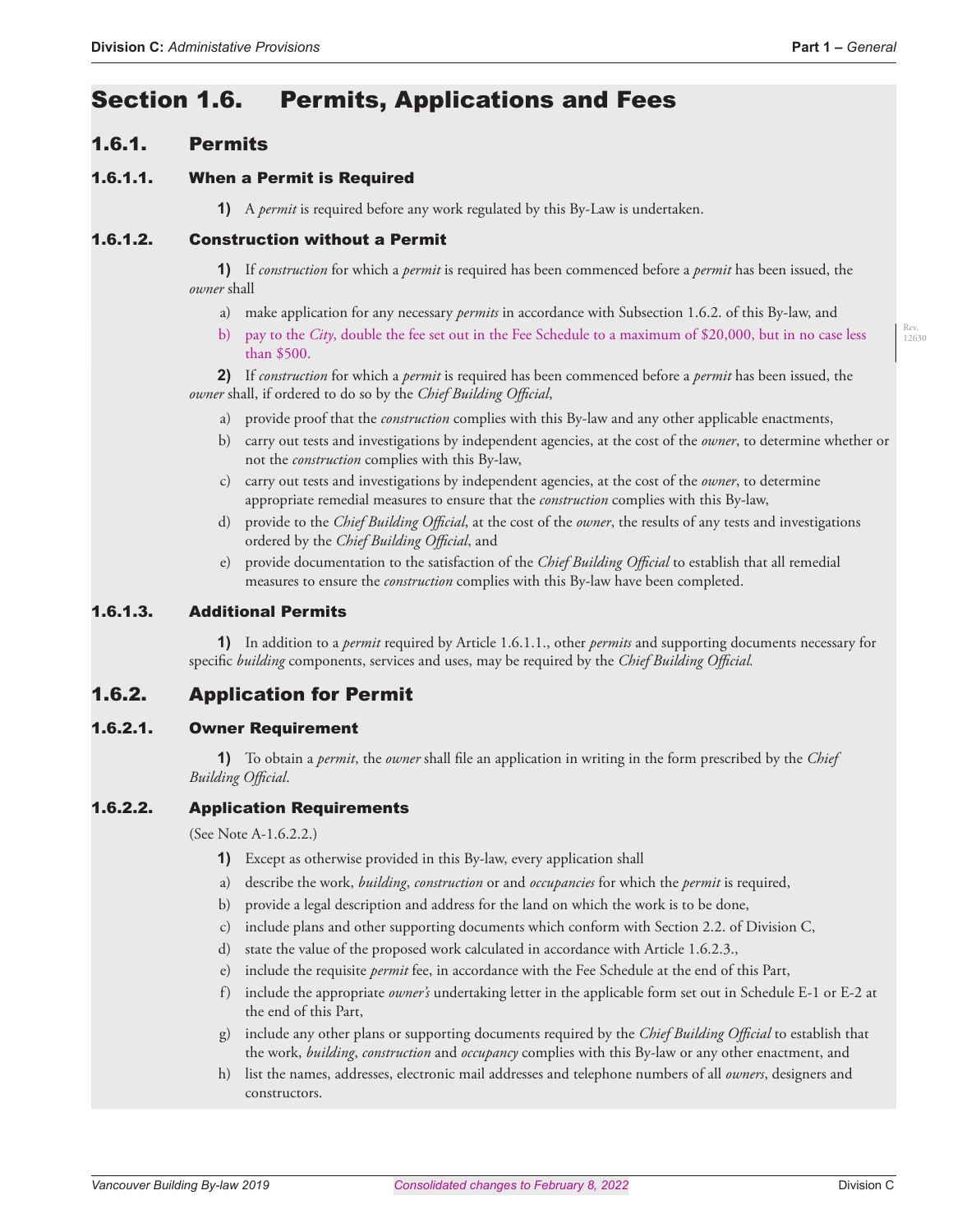# 1.6.2.3. Valuation for Permit

**1)** The value of the proposed work stated on the application for the *permit* shall reflect the total current monetary worth of all proposed materials, *construction* and work related to the *building*.

**2)** In addition to Sentence (1), the value of the proposed work shall include the total current monetary worth of all labour and all fees and costs incurred for design, investigative testing, consulting services, *construction*, *construction*  management, *contractor's* profit and overhead, sales taxes, and *construction* insurance related to the *building*.

**3)** The total current monetary worth referred to in Sentences (1) and (2) shall include the market value of all labour, including unpaid labour provided by an *owner* or volunteer, and the market value of all materials, including donated, recycled or used materials.

**4)** The total current monetary worth referred to in Sentences (1) and (2) shall include all components of the *building*, notwithstanding the fact that some components of the *building* may be subject to other *permits* and fees.

# 1.6.2.4. Review of Valuation by Chief Building Official

**1)** The *Chief Building Official* may review the value of the proposed work stated in an application, using the Marshall Valuation Method, and may substitute a different value for the proposed work.

#### 1.6.2.5. Fee Schedule

**1)** *Permit* fees shall be calculated in accordance with the Fee Schedule at the end of this Part and the fees for *construction* without a *permit* are as outlined in Article 1.6.1.2.

### 1.6.2.6. No Refund

- **1)** Except as permitted in Article 1.6.2.7. or Article 1.6.4.5., no *permit* fees or part thereof shall be refunded if
- a) *construction* authorized by a *permit* has commenced,
- b) the *permit* has expired pursuant to Article 1.6.7.1., or
- c) the application has lapsed as outlined in Article 1.6.2.8.

#### 1.6.2.7. Partial Refund and Set-off

**1)** If *construction* authorized by *permit* has not commenced and the *Chief Building Official* approves, the Director of Finance may refund a portion of the fees related to the *permit*, after deduction of any outstanding costs incurred by the *City* in processing the application for the *permit* and in carrying out any work pursuant to Article 1.5.3.5. or Article 1.5.3.6.

#### 1.6.2.8. Lapse of Application

**1)** Subject to the provisions of Article 1.6.2.9., an *owner* shall comply with all the necessary requirements to complete an application for a *permit* within 6 months after the date of receipt of the application by the *Chief Building Official*.

**2)** If an *owner* fails to comply with the requirements of Sentence (1), the application for a *permit* shall lapse.

**3)** An application for a *permit* which has lapsed is expired and shall not be renewed except in accordance with Article 1.6.2.9.

# 1.6.2.9. Renewal of Lapsed Application

**1)** The *Chief Building Official* may renew a lapsed application for a *permit* if the *Chief Building Official*  determines that

- a) no more than 3 months have passed since the date the application lapsed, and
- b) the failure to complete the requirements of the original application for a *permit* was reasonable in the circumstances.

**2)** Despite the provisions of Sentence (1), the *Chief Building Official* shall not renew a lapsed application for a *permit* more than once.

**3)** An application for a *permit* which has been renewed pursuant to Sentence (1) must comply with any amendments to this By-law made since the date of receipt of the original application by the *Chief Building Official.*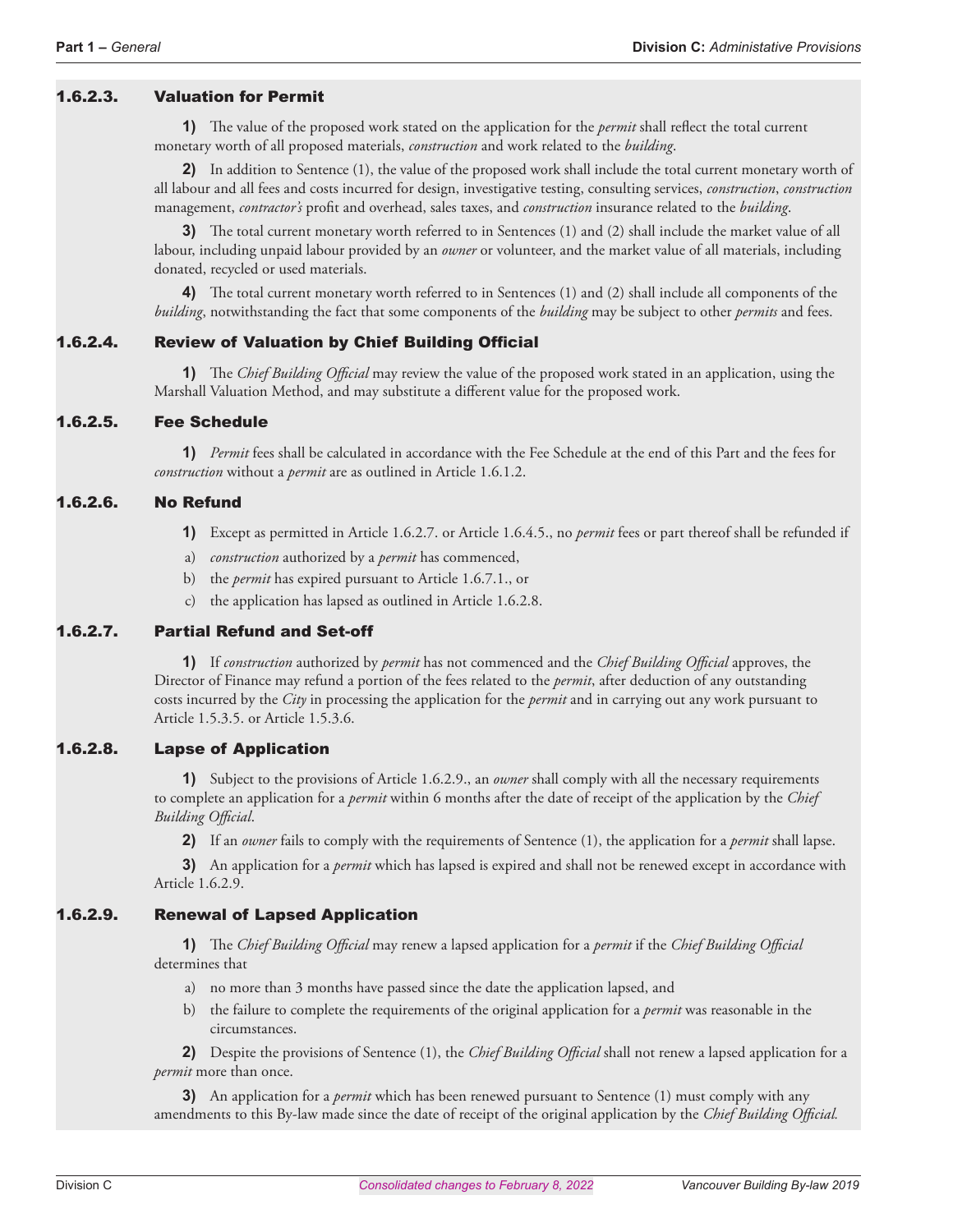Rev. 12717

# 1.6.3. Additional Requirements for Plumbing and Sprinkler Permits

# 1.6.3.1. Application Requirements

**1)** The *Chief Building Official* may issue a *permit* for a *plumbing system* or *sprinkler system* if the applicant is authorized to obtain such a *permit* in accordance with the provisions of this Section.

# 1.6.3.2. Permit for Plumbing System

**1)** The *Chief Building Official* shall only issue a *permit* to construct, extend, alter, renew or repair a *plumbing system* to a licensed *plumbing contractor*.

### 1.6.3.3. Permit for Sprinkler System

**1)** The *Chief Building Official* shall only issue a *permit* to construct, extend, alter, renew or repair a *sprinkler system* to a licensed *sprinkler contractor*.

#### 1.6.3.4. Permit for Plumbing System to Licensed Contractor

**1)** Despite the provisions of Article 1.6.3.2., the *Chief Building Official* may issue a *permit* to a licensed *contractor*

a) to install *sewers*, *sumps*, *catch basins*, and water lines outside of a *building*, or

b) to install backflow devices or other similar protection devices inside a *building*.

#### 1.6.3.5. Permit for Plumbing System to Owner

**1)** Despite the provisions of Article 1.6.3.2., the *Chief Building Official* may issue a *permit* to the *owner* of a residential *building* with not more than one principal *dwelling unit* to do plumbing work in that *building* if the *owner*  is the occupier of the *building*.

### 1.6.3.6. No Permit for Minor Repairs to Plumbing System

**1)** Despite the provisions of Article 1.6.3.1., no *permit* is required to repair or replace a valve, faucet, *fixture, fixture outlet pipe* or *service water heater*, to clear a stoppage, or to repair a leak, if there is no change to any other piping.

#### 1.6.3.7. Requirement for Inspection

**1)** No person shall use a *plumbing system* or *sprinkler system* until it has been authorized for use by the *Chief Building Official*.

# 1.6.4. Applications by Certified Professionals

#### 1.6.4.1. Applications for Permits by Certified Professionals

**1)** A *Certified Professional* may apply for a *permit* on behalf of an *owner*.

## 1.6.4.2. Requirements for Permit

**1)** A *Certified Professional* who applies for a *permit* on behalf of an *owner* must comply with the requirements of Section 1.6 of this By-law.

## 1.6.4.3. Application Review For Permit

**1)** The *Chief Building Official* may issue a *permit* based upon a modified review of the drawings and other supporting documents submitted with the application for a *permit* by a *Certified Professional.*

### 1.6.4.4. Site Review For Permit

**1)** A *Certified Professional* shall carry out detailed site reviews and shall be responsible for monitoring and follow-up necessary to support the *construction* authorized by the *permit* and to support the *construction* of the entire *building*.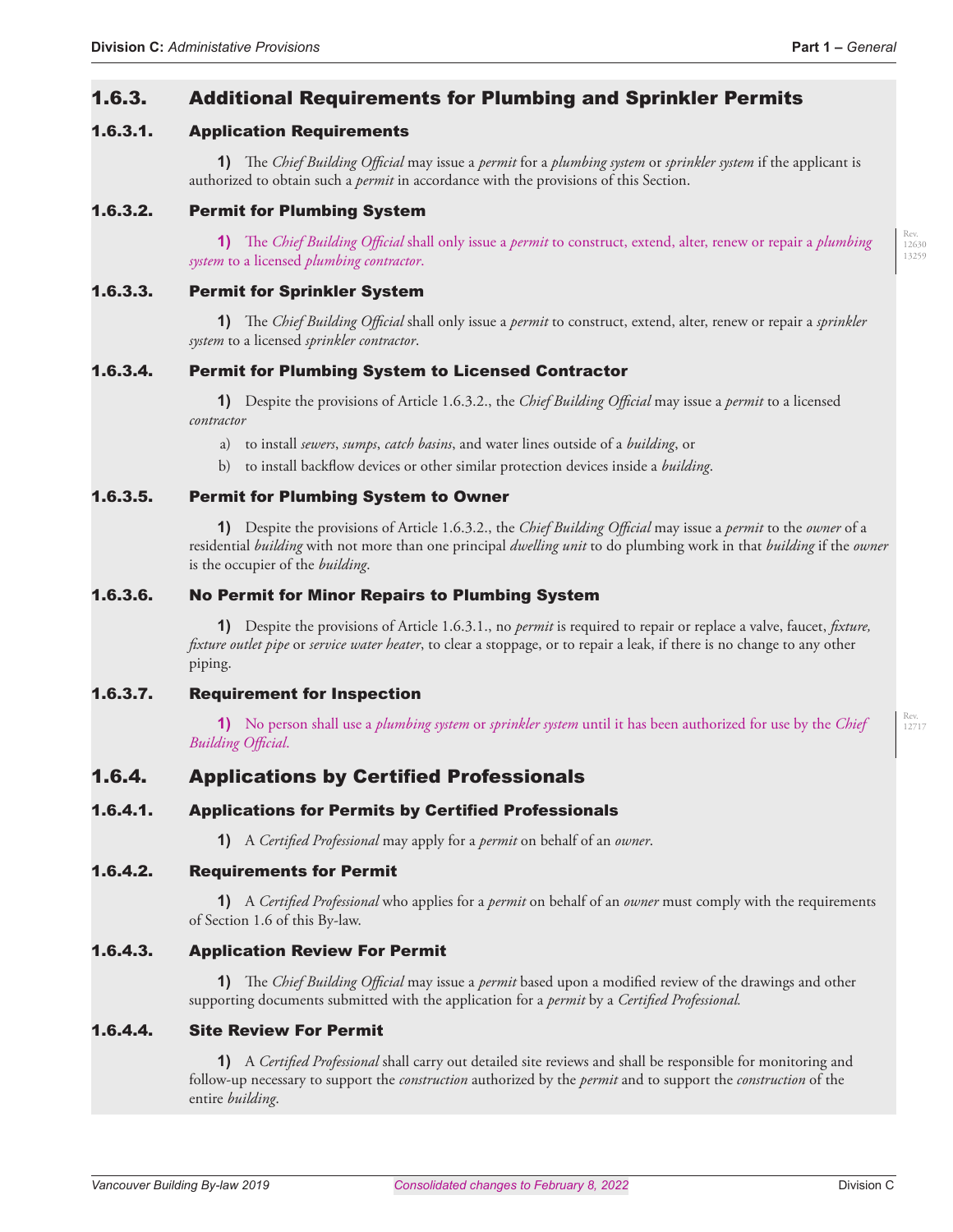Rev. 12683

Rev. 12683

### 1.6.4.5. Refund of Permit Fees

**1)** Except as otherwise determined in this Article, the *Chief Building Official* may refund a portion of the fees for a *permit* issued to a *Certified Professional* to reflect costs assumed by the applicant that would have otherwise been incurred by the *Chief Building Official.*

**2)** An application for a refund of *permit* fees pursuant to Sentence (1) must be submitted to the *Chief Building Official* in writing, within 90 days following the issuance of a final *occupancy permit*.

- **3)** Calculation of the refund pursuant to Sentence (1) shall be determined from
- a) the prevailing fee rate(s) at the time of application for the refund, and
- b) as applicable and determined in
	- i) the Schedule of Fees at the end of this Part as if it were a revision or reinspection, or
	- ii) the Schedule of Fees in the "Zoning and Development Fee By-law" currently in force and effect as if it were a revision or reinspection.
- **4)** No refund for *permit* fees or part thereof identified pursuant to Sentence (1) shall be issued for
- a) *alterations* to *existing buildings*, or
- b) the failure to make an application pursuant to the requirements of Sentence (2).

# 1.6.5 Applications for Staged Construction by Certified Professionals

### 1.6.5.1. Requirements for Staged Construction

- **1)** The *Chief Building Official* may issue a *permit* to construct a *building* in stages if
- a) the applicant for the staged *construction* is a *Certified Professional*,
- b) the *Certified Professional* also applies for permission to construct the entire *building*,
- c) the *Certified Professional* submits complete plans and all supporting documents for each portion of the work for which a *permit* for staged *construction* is sought, and
- d) the *Certified Professional* submits all documents required pursuant to the Certification of Professionals By-law.

#### 1.6.5.2. Owner's Risk

**1)** The issuance of a staged *permit* creates no obligation on the *Chief Building Official* to issue any other staged *permits* or to issue a *permit* to construct the entire *building*.

**2)** An *owner* who commences *construction* of a *building* in accordance with a staged *permit* does so at the *owner's* risk.

#### 1.6.5.3. Owner's Responsibility

**1)** An *owner* who fails to complete the work authorized by a *permit* for staged *construction* or who fails to comply with the conditions of a *permit* for staged *construction* shall restore the site to a safe condition, to the satisfaction of the *Chief Building Official.*

#### 1.6.5.4. Application Review for Permit for Staged Construction

**1)** Where a *Certified Professional* complies with all application requirements for a *permit* for staged *construction*, the *Chief Building Official* may issue a *permit* for staged *construction* based upon a modified review of the drawings and other supporting documents submitted for the *permit* for staged *construction*.

#### 1.6.5.5. Site Review of Staged Construction

**1)** Where a *permit* for staged *construction* is issued, the *Certified Professional* shall carry out detailed site reviews and shall be responsible for monitoring and follow-up necessary to support the *construction* authorized by the *permit*  for staged *construction* and to support the *construction* of the entire *building*.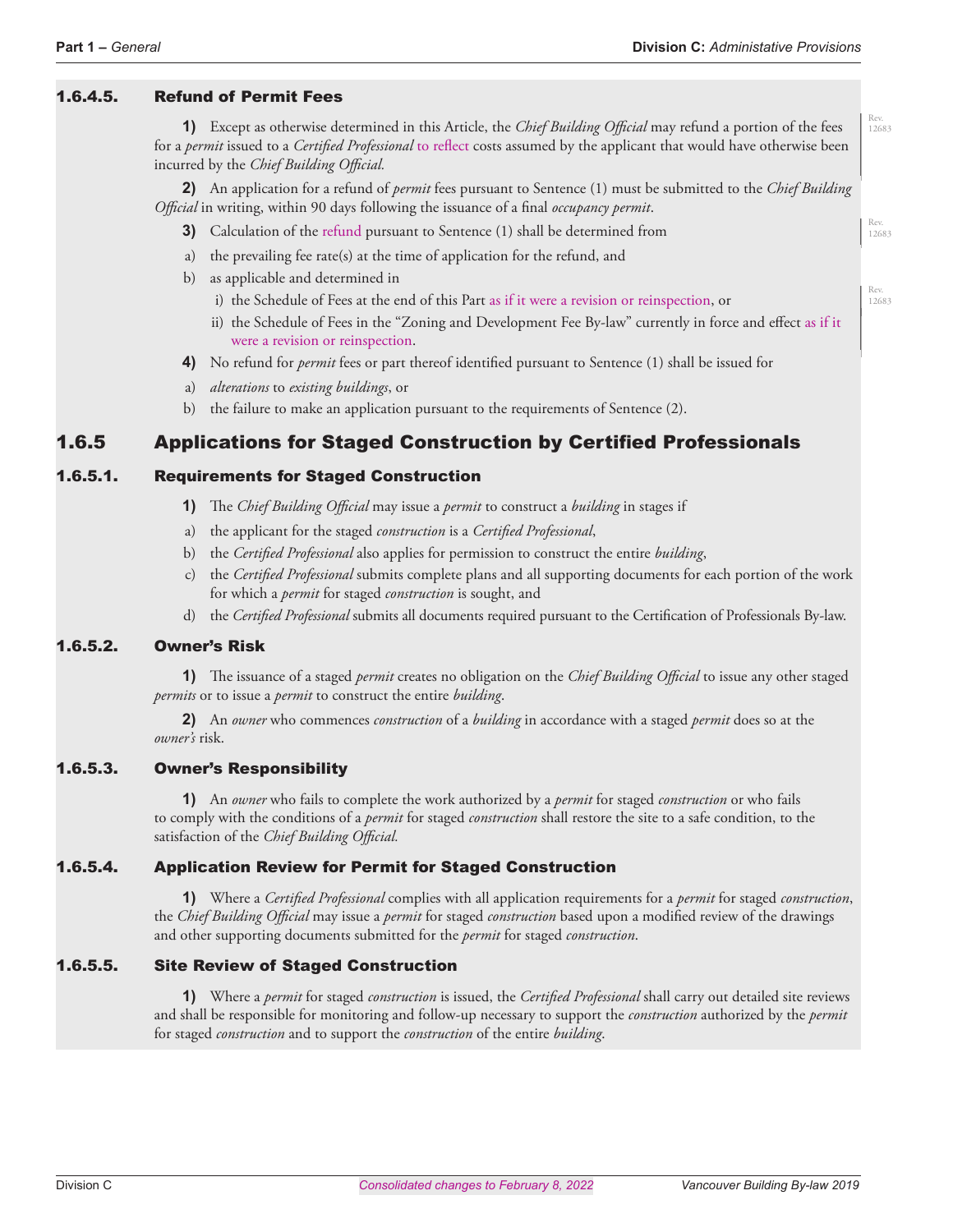# 1.6.6. Revisions

#### 1.6.6.1. Revisions to Applications

**1)** All applications for revisions to the original application shall comply with Article 1.6.2.2.

**2)** When revisions to the original application result in an increase in the value of the proposed work, the *Chief Building Official* shall review the valuation and recalculate the *permit* fee in accordance with this By-law.

**3)** When application documents are either incomplete or changed to the extent that an additional plan review is necessary, an additional revision fee shall be charged in accordance with the Fee Schedule at the end of this Part.

## 1.6.6.2. Minor Revisions to Permits

**1)** All applications for minor revisions to the original *permit* shall comply with Article 1.6.2.2. to the extent required by the *Chief Building Official*.

**2)** When applications for minor revisions to the original *permit* result in an increase in the value of the proposed work, the *Chief Building Official* shall review the valuation and recalculate the *permit* fee in accordance with this By-law.

**3)** An additional revision fee shall be charged for applications for minor revisions to the original *permit* in accordance with the Fee Schedule at the end of this Part.

# 1.6.7. Permit Expiry and Extension

# 1.6.7.1. Permit Expiry

**1)** Except as provided in this Subsection, a *permit* shall expire and the rights of the *owner* under the *permit*  shall terminate if in the opinion of the *Chief Building Official*

- a) the work authorized by the *permit* is not commenced within 6 months from the date of issue of the *permit*,
- b) the work although commenced is not continuously and actively carried out thereafter, or
- c) the work has been substantially discontinued for a period of 6 months. (See Note A-1.6.7.1.(1).)

**2)** Except as provided in this Subsection 1.6.7., a *permit* for a temporary *building* or *occupancy* shall expire and the rights of the *owner* under the *permit* shall terminate on the expiry date noted on the *permit.*

#### 1.6.7.2. Application to Chief Building Official for Extension

**1)** An *owner* who wishes to seek an extension of a *permit* shall make application to the *Chief Building Official*  prior to the expiry of the *permit*.

**2)** An *owner* who wishes to seek an extension of a *permit* shall submit the application in writing accompanied by the requisite extension fee.

# 1.6.7.3. Extension of Permit by Chief Building Official

**1)** If the *Chief Building Official* is of the opinion that substantial completion of the work has been prevented because of exceptional circumstances, the *Chief Building Official* may extend the *permit* twice only, provided that, in the meantime, no applicable amendments have been made to this By-law.

**2)** If the *Chief Building Official* is of the opinion that a *building* or *occupancy* is temporary, the *Chief Building Official* may extend the *permit* for a temporary *building* or *occupancy* twice only, provided that, in the meantime, no applicable amendments have been made to this By-law.

#### 1.6.7.4. Application to Council for Extension

**1)** An *owner* who has been granted an extension of a *permit* by the *Chief Building Official* may make application to Council for a further extension prior to the expiry of the *permit*.

**2)** An *owner* who wishes to seek an extension of a *permit* from Council shall submit an application in writing to the *Chief Building Official* accompanied by the requisite extension fee.

**3)** The *Chief Building Official* shall forward to Council any application submitted in accordance with this section, together with information and advice to assist Council in considering the application.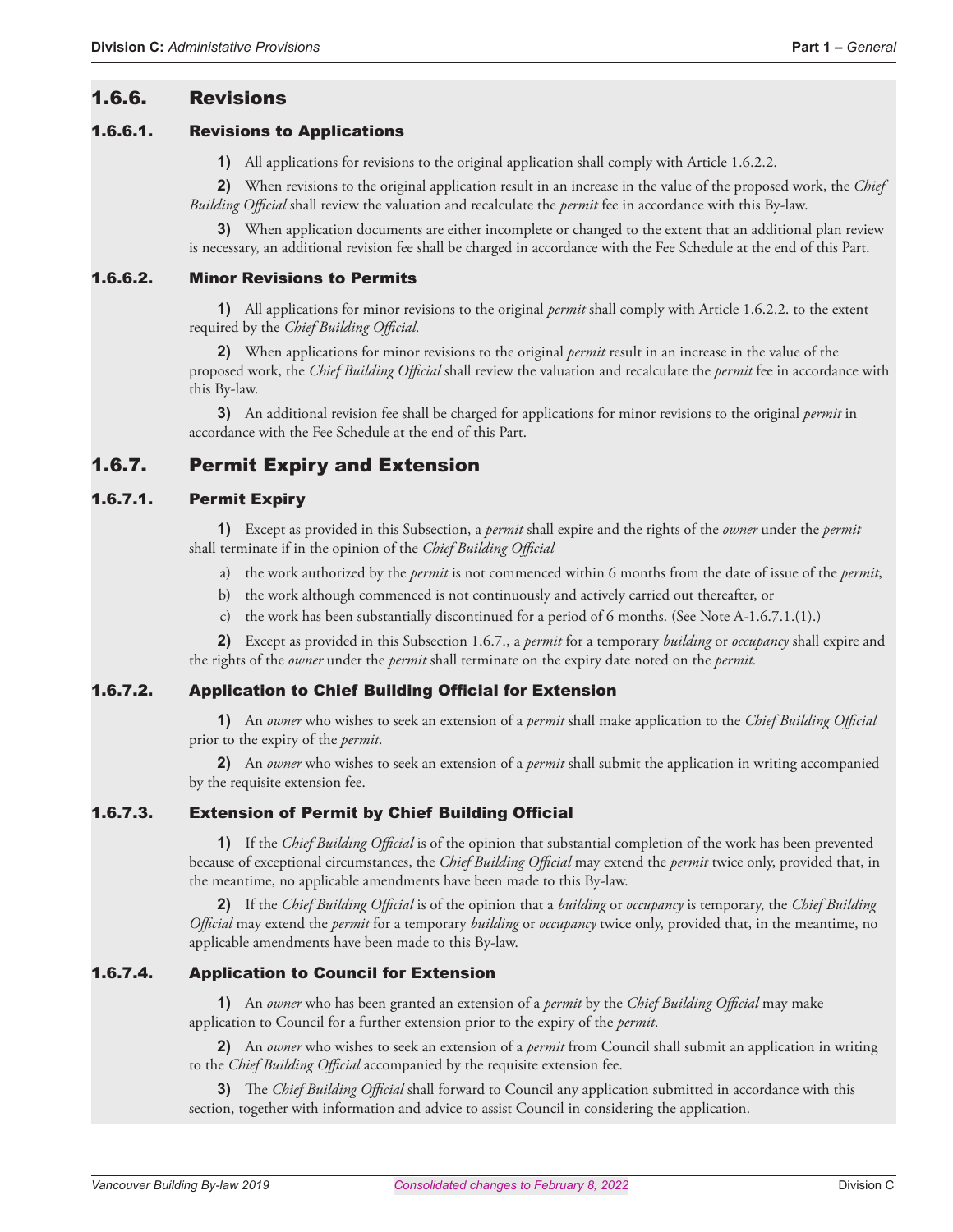#### 1.6.7.5. Extension of Permit by Council

**1)** Council may extend a *permit* for such further period or periods it deems appropriate.

**2)** If Council grants an extension of a *permit*, the *Chief Building Official* shall endorse the further extension or extensions on the *permit*.

# 1.6.8. Permits for Temporary Buildings, Including Tents and Air-Supported Structures

#### 1.6.8.1. Definition of "Temporary"

**1)** In this Subsection, "temporary" means for a time period not exceeding 12 consecutive months or a fixed term of occupancy not to exceed 3 years where *acceptable*.

#### 1.6.8.2. Compliance with By-law

**1)** Except as otherwise provided in this Subsection or in Section 11.6, Division B, Book 1, no person shall erect a temporary *building*, including a tent or *air-supported structure*, which does not comply with this By-law.

#### 1.6.8.3. Permit Required

**1)** No person shall erect, or use or occupy a temporary *building*, including a tent or *air-supported structure*  without a *permit*.

#### 1.6.8.4. Compliance with Permit Conditions

**1)** No person shall erect, or use or occupy a temporary *building,* including a tent or *air-supported structure*, in contravention of the conditions of a *permit*.

#### 1.6.8.5. Application Requirements

**1)** The application for a *permit* for a temporary *building*, including a tent or *air-supported structure*, shall be accompanied by

- a) plans showing the location of the temporary *building*, tent or *air-supported structure* on the site, all other *existing buildings* on the same property and all other *buildings* on adjacent property located within at least 10 feet of the property line of the site,
- b) *construction* details of the *building*, tent or *air-supported structure*, and
- c) a statement by the *owner* indicating the intended use and intended duration of such use.

**2)** The application for a temporary *occupancy permit* for a tent or *air-supported structure* shall be accompanied by documentation sufficient to establish that the tent or *air-supported structure* complies with Subsection 3.1.6. of Division B of Book I (General) of this By-law.

#### 1.6.8.6. Time Limited Permits for Temporary Buildings

**1)** The *Chief Building Official* may issue a *permit* authorizing the *construction*, use or *occupancy* of a temporary *building*, including a tent or *air-supported structure*, and may attach conditions to such *permit*, including conditions allowing for selective compliance with the provisions of this By-law, if the *Chief Building Official* determines that the *construction*, use or *occupancy* will exist for a short time, and the circumstances do not warrant complete compliance with this By-law.

#### 1.6.8.7. Permit End Date

**1)** A *permit* for a temporary *building*, including a tent or *air-supported structure*, shall state the date after which the *permit* is no longer valid.

#### 1.6.8.8. Permit Extension

**1)** A *permit* for a temporary *building*, including a tent or *air-supported structure*, may only be extended if an extension is granted by the *Chief Building Official* prior to the expiry of the *permit*.

**2)** An *owner* who wishes to seek an extension of a *permit* for a temporary *building* from the *Chief Building Official* shall submit an application in writing to the *Chief Building Official* accompanied by the requisite extension fee.